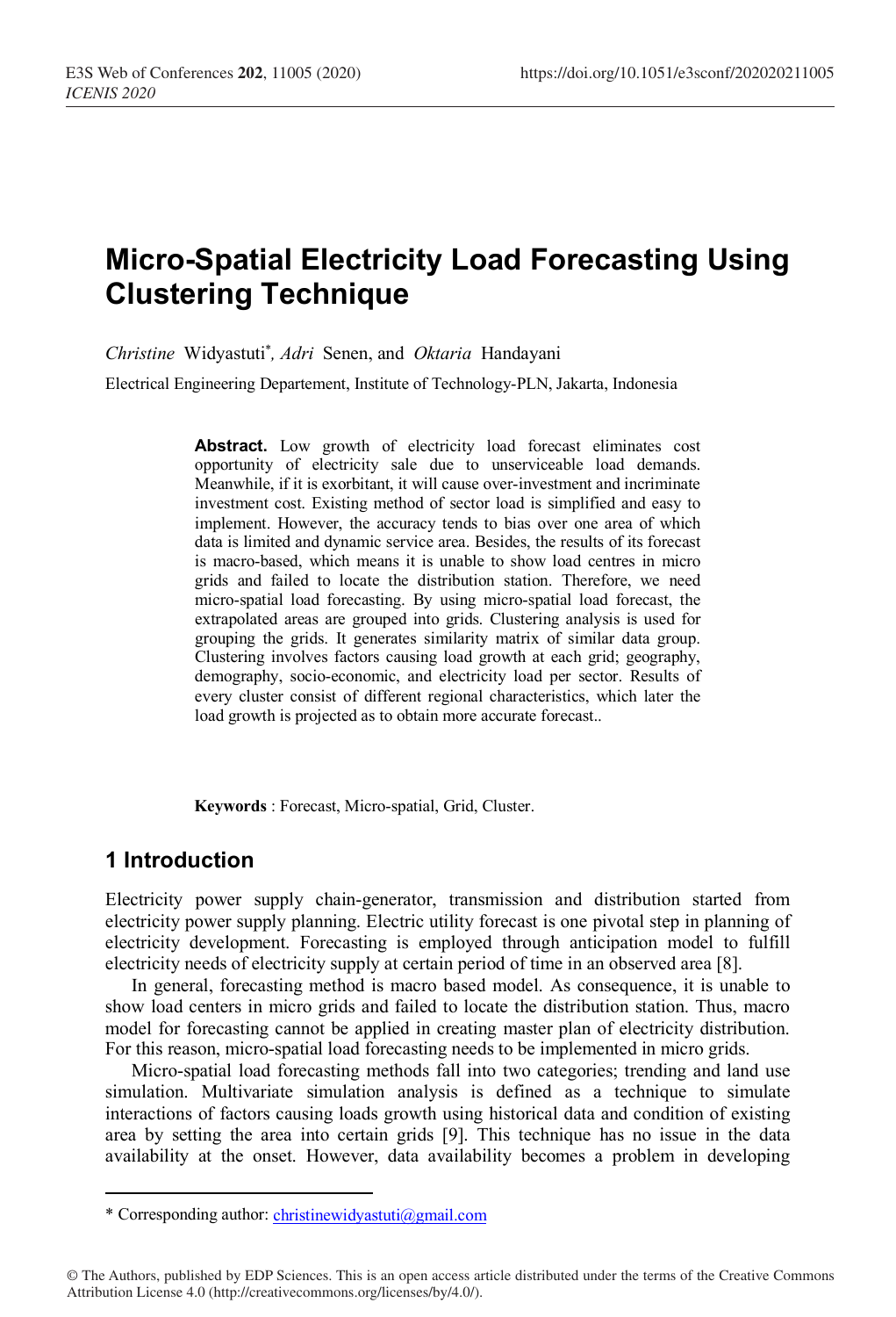country and is worsen by the fast demands of electricity supply for improving financial level of the area. Clustering is the process of grouping a set of physical or abstract objects into classes of similar objects. Clustering analysis is a multivariate technique which aims to categorize objects based on their characteristics and solves the issue on large calculation process.

# **2 Micro-Spatial Load Forecast**

#### **2.1 Time Series Method**

Micro-spatial load forecast using trending is exploration of historical data and past data growth to predict future load growth.

Baxter (2001) defined time series as a set of observations at sequence of time. Time series which is indexed as  $Z_t$  conceptually is interpreted as random variable. Sequence  ${Z_1, Z_2, ...}$  or  ${..., Z_0, Z_1, ...}$  is generated from stochastic process defined on probability mechanism, which is formulated in the following function:

$$
Z_t = F_t + e_t \tag{1}
$$

Here, we define  $Z_t$  as observation of time series,  $F_t$  as a set component of trend, cyclic, seasonality and statistics, and  $e_t$  as error.

#### **2.2 Gompertz Method**

Mathematical model of load forecasting using *Gompertz method* takes growth feature of electricity demands in certain area, where the area in smaller space tends to form unexpected ascending line and reach saturation. Willis called this a progression following curve 'S', in which asymmetric to its points of inflection. Mathematical growth curve according to (Draper and Smith, 1998) is denoted in the following equation:

$$
\omega = \alpha \exp \{-\beta e^{-kt}\}\tag{2}
$$

with

- $\alpha$ : Asymptotic at value t approaching infinity
- $\beta$ : Integration constant;
- $\mathbf{k}$ : Growth rate;
- $\omega$ : Body weight at time  $t$ ;
- $t$ : age (days).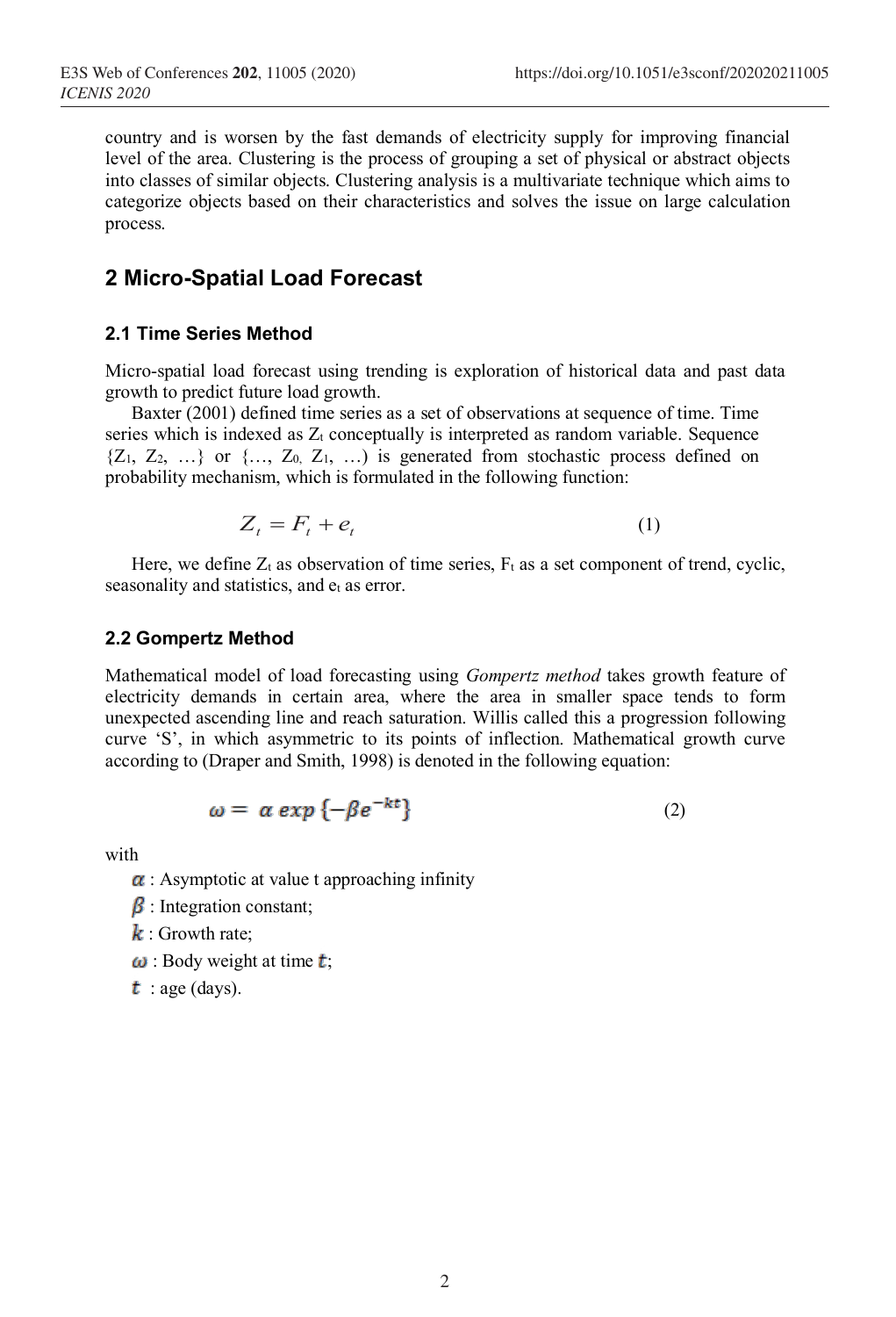## **2.3 Multivarite Simulation Method**

Spatial load prediction using multivariable analysis is a method of projecting load type and density of area development based on changes of existing and future land use [6].



**Fig. 1.** Three procedures of Multivariate Analysis Prediction

## **3 Clustering For Micro-Spatial Load Forecasting**

#### **3.1 Clustering**

Clustering aims to classify grids into relatively homogenous group of similar characteristics. Hence, load forecast is implemented in a grid model of its cluster. Cluster similarity in clustering process is measured by distance between object vectors (*Euclidean distance*). The smaller the Euclidean distance between objects, the greater their similarity [3].

Euclidean distance matrix is an  $N \times N$  matrix representing the space between  $N$  objects.

$$
D = \{d_{ij}\}; Ij = 1, 2, 3, ..., N
$$
 (3)

The commonly used method of distance revision is *Euclidean distance* representing distance between objects.

$$
d_{ij} = \sqrt{\sum_{k=1} (v_{ik} - v_{jk})^2}
$$
 (4)

"The smaller the *Euclidean distance*, the closer the grid relation."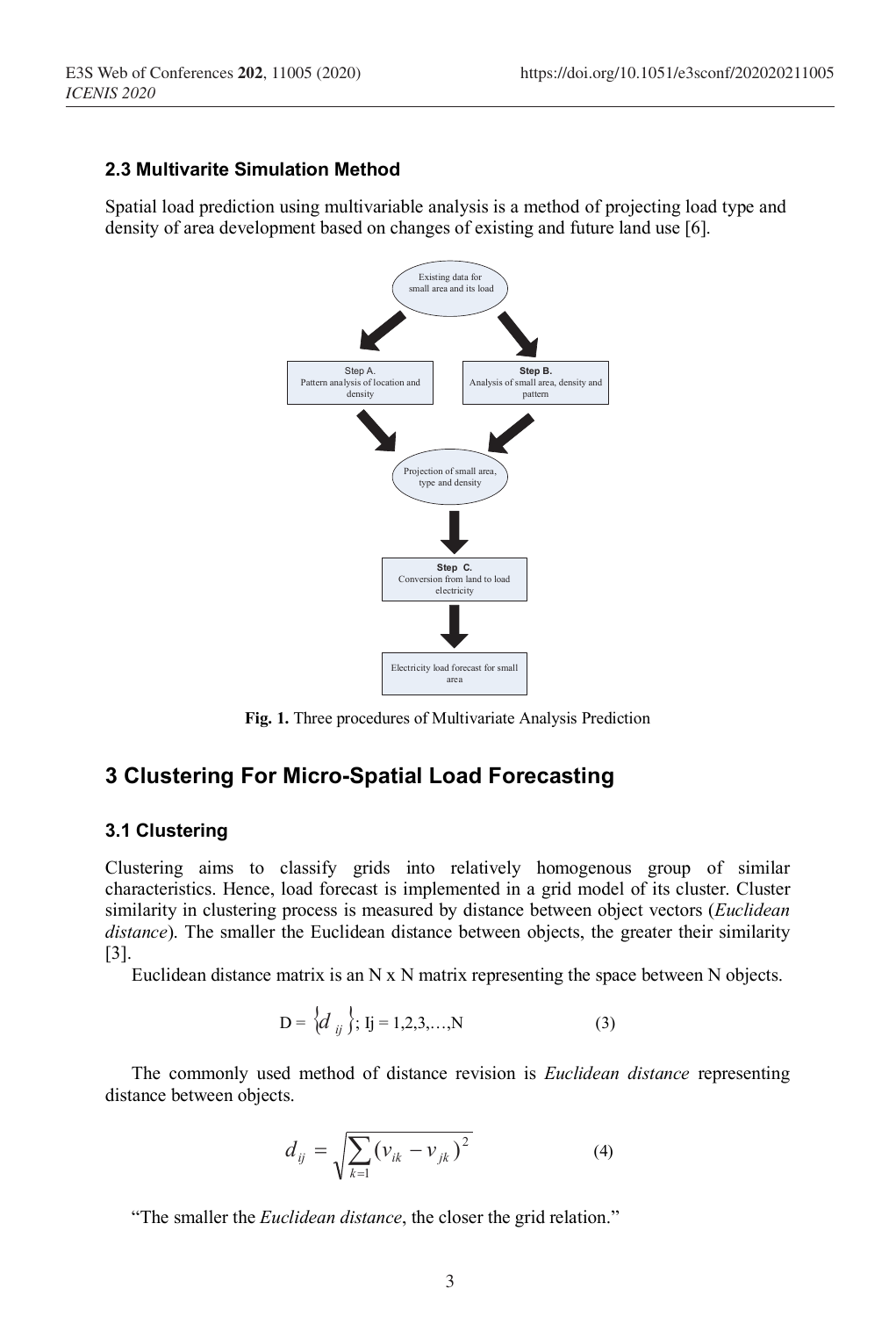Grouping result and grouping advantage  $(C_j)$  are displayed in dendogram. Dendogram can determine total of cluster and its members. Clustering process attempts to minimize objective function, set in clustering process. The goal is generally to minimize within cluster variance and maximize between clusters variance. In other words, grouping data of similar characteristics into one cluster and grouping data of dissimilar characteristics into other group

#### **3.2 Principal Component Analysis (PCA)**

PCA is used to preserve important variables of each cluster obtained in clustering process. PCA depends on the type of original dataset. If original variables have the same units, the principle component is derived from covariance matrix. Whereas when original variables have different units of measurement, the principle component is derived from correlation matrix R. Thus, this needs transformation of original data into standard form:

$$
Z_{ij} = \frac{x_{ij} - \overline{x}_j}{s_j} \tag{5}
$$

Total of principle components are based on the proportion of cumulative variance of 75% or more than total variance.

#### **3.3 Factor Analysis**

Factor analysis used to describe the structure of observed variables by generating factors in lower number than the observed variables. It consists of two analyses; *component analysis* and *common factor analysis*. The score of correlation coefficient between original variables and principle component variables is written as a function as follows:

$$
r_{ij} = a_{ij} \sqrt{\lambda_j} \tag{6}
$$

#### **3.4 Mathematical Model**

The model is formulated in multiple regressions based on the following mathematical model [2].

$$
Y = b_1 + b_2 X_2 + b_3 X_3 + \dots + b_k X_k + e \tag{7}
$$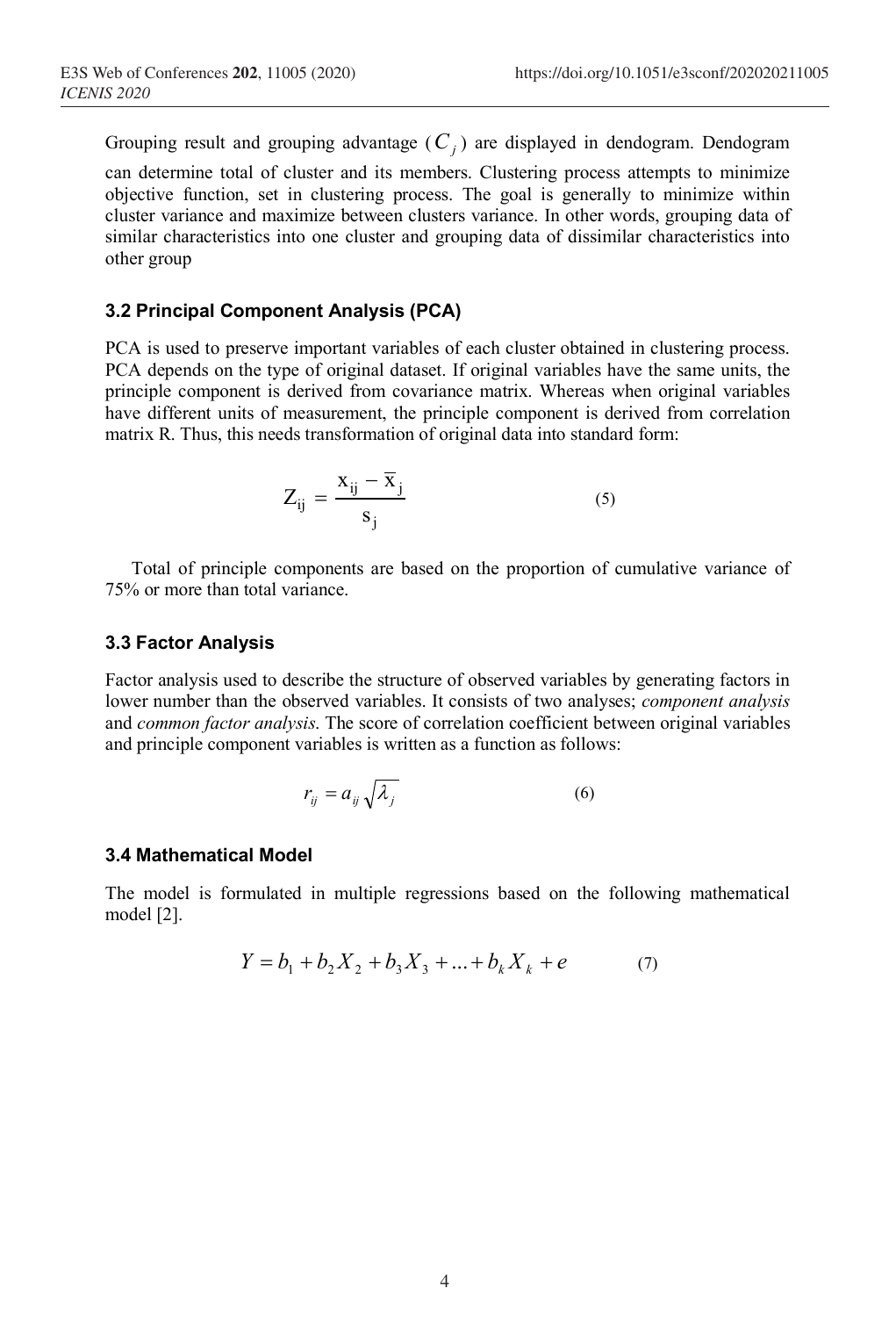Simplified into matrix:

$$
Y = Xb + e
$$
\n
$$
Y = \begin{bmatrix} Y_1 \\ Y_2 \\ Y_3 \\ Y_4 \\ \vdots \\ Y_n \end{bmatrix} \qquad b = \begin{bmatrix} b_1 \\ b_2 \\ b_3 \\ \vdots \\ b_n \end{bmatrix} \qquad e = \begin{bmatrix} e_1 \\ e_2 \\ e_3 \\ \vdots \\ e_n \end{bmatrix}
$$
\n(8)

Y : load density matrix n x 1

X : variables matrix n x k

B : regression coefficient matrix k x 1

e : error matrix k x 1

To obtain the values of b, the number of squared deviation is minimized:

$$
\sum e_i^2 = e' e = (Y - Xb)'(Y - Xb) \tag{9}
$$

#### **3.5 Trend Variables**

To obtain load density growth at each year based on previous load density, we need to calculate trend of respective variable (except land use variables). The most appropriate trend variable to select is based on the lowest mean absolute percentage error (MAPE) [10].

Trend of land use change is taken from spatial planning and regional planning of involved area (RT/RW). As the data of neighborhood (RT) and hamlet (RW) were only available until 2010, we refer to trend of regional development in past years as to determine land use change from 2011 to 2016.

#### **3.6 Peak Load Forecast**

After trend of each variable is obtained (except for land use using RT/RW and historical data), varibles trend growth are used for forecasting the load density following past load density model.

Results of load density forecast at each year are obtained from this cluster. Further, the results are used to calculate load density of respective sector of similar cluster. With the density of each sector, we can estimate the capacity of power by sector and district. This is obtained by multipying load density per sector with the length of sector of its district in the cluster. Meanwhile, changes of length of sector at each year is adjuted to spatial regional planning. Further process is to calculate total power of district by summing total energy per sector (housing, business, industry and social), which is formulated in the following equation:

$$
P_{\text{Totalofneighborhood}}(t) = C_f (P_R(t) + P_B(t) + P_I(t) + P_S(t)) \tag{10}
$$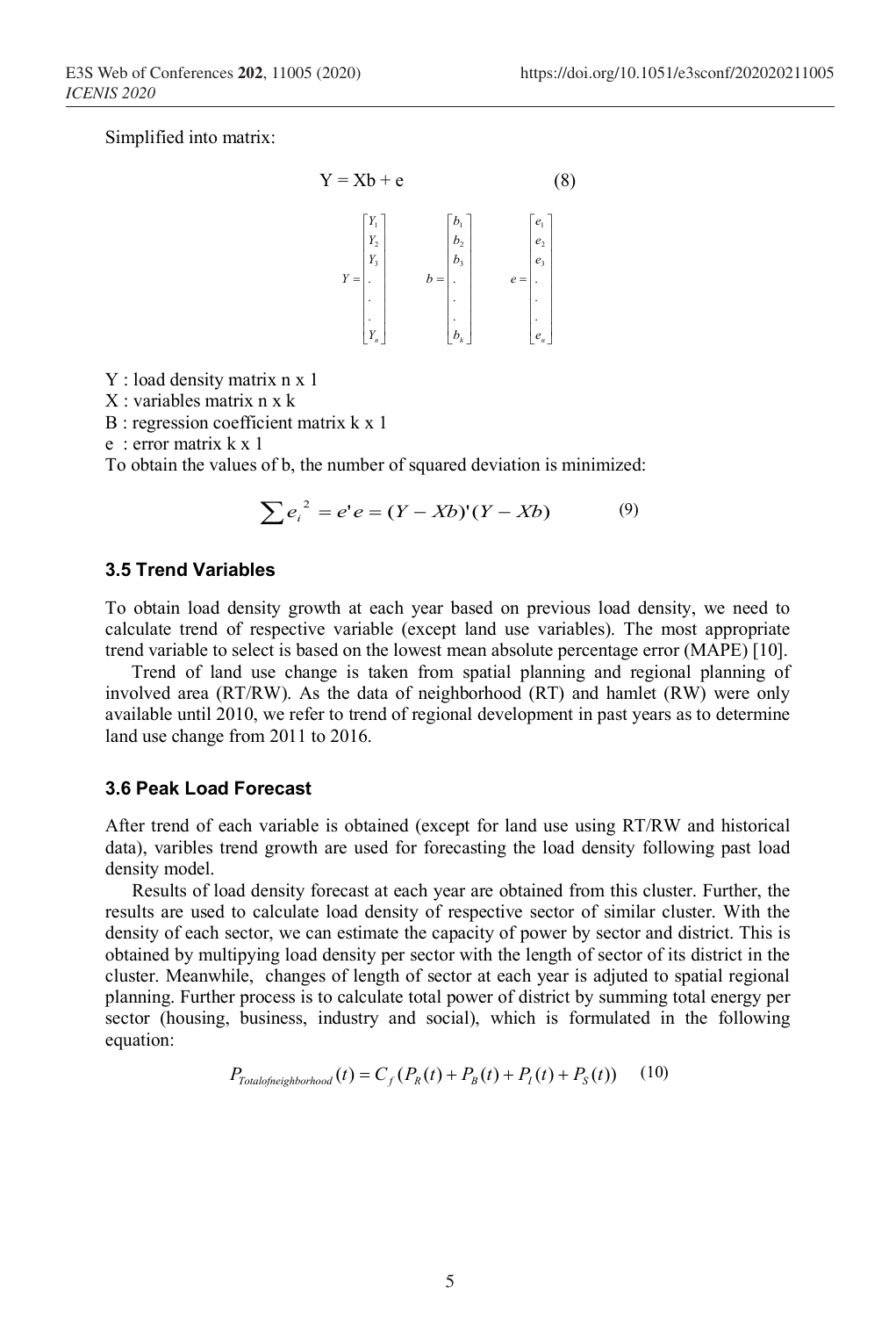# **3.7 Flowchart of microspatial load forecast**

Here is flowchart of all methods, displayed as follows:



**Fig 2.** Micro-Spatial Flowchart Based On Multivariate Analysis Result And Discussion

# **4 Result and Discussion**

## **4.1 Data**

Clustering process involves a wide range of electricity variables and non-electricity variables. Total of variables are 12, and total of districts are114. However, here we only provide 10 districts as seen in the table below: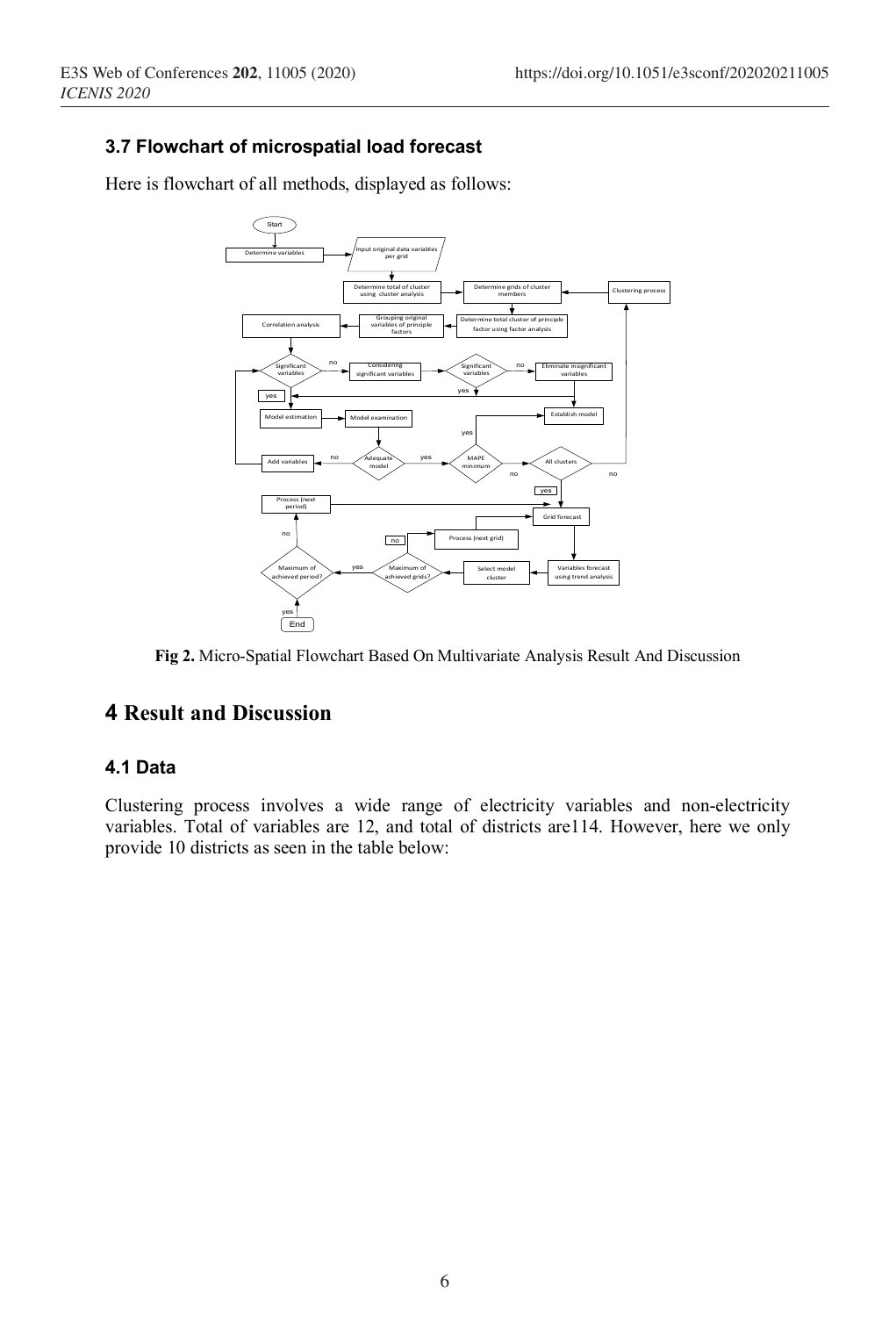| No. | <b>District</b>   | <b>Households</b> | <b>GRDP</b> |
|-----|-------------------|-------------------|-------------|
| 1   | Belendung         | 2436              | 15,92       |
| 2   | Jurumudi Baru     | 529               | 19,70       |
| 3   | Jurumudi          | 3697              | 12,60       |
| 4   | Batu ceper        | 4436              | 36,75       |
| 5   | Cibodassari       | 10744             | 7,15        |
| 6   | Cibodas           | 8588              | 23,13       |
| 7   | Rawa Buaya        | 11445             | 180,61      |
| 8   | Kedaung Kaliangke | 7299              | 167,93      |
| 9   | Duri Kosambi      | 16228             | 208,98      |
| 10  | Cengkareng Timur  | 26392             | 183,61      |

**Table 1**. Variables Of Demography And Finance

**Table 2**. Geographical Variables

| No.            | <b>District</b>      | Land Use (Ha)      |                 |                 |               |  |
|----------------|----------------------|--------------------|-----------------|-----------------|---------------|--|
|                |                      | <b>Residential</b> | <b>Industry</b> | <b>Business</b> | <b>Social</b> |  |
| 1              | Belendung            | 69,01              | 2,14            | 4,98            | 102,08        |  |
| 2              | Jurumudi Baru        | 64,55              | 7,55            | 17,61           | 12,37         |  |
| 3              | Jurumudi             | 63,13              | 2,85            | 6,64            | 40,70         |  |
| $\overline{4}$ | Batu ceper           | 89,89              | 15,71           | 36,67           | 8,84          |  |
| 5              | Cibodassari          | 88,19              | 0,25            | 5,50            | 3,25          |  |
| 6              | Cibodas              | 94,89              | 13,83           | 32,27           | 12,00         |  |
| 7              | Rawa Buaya           | 267,53             | 67,00           | 126,72          | 5,65          |  |
| 8              | Kedaung<br>Kaliangke | 288,82             | 73,91           | 96,98           | 7,19          |  |
| 9              | Duri Kosambi         | 238,37             | 101,38          | 82,73           | 80,41         |  |
| 10             | Cengkareng<br>Timur  | 290,54             | 68,10           | 80,38           | 71,57         |  |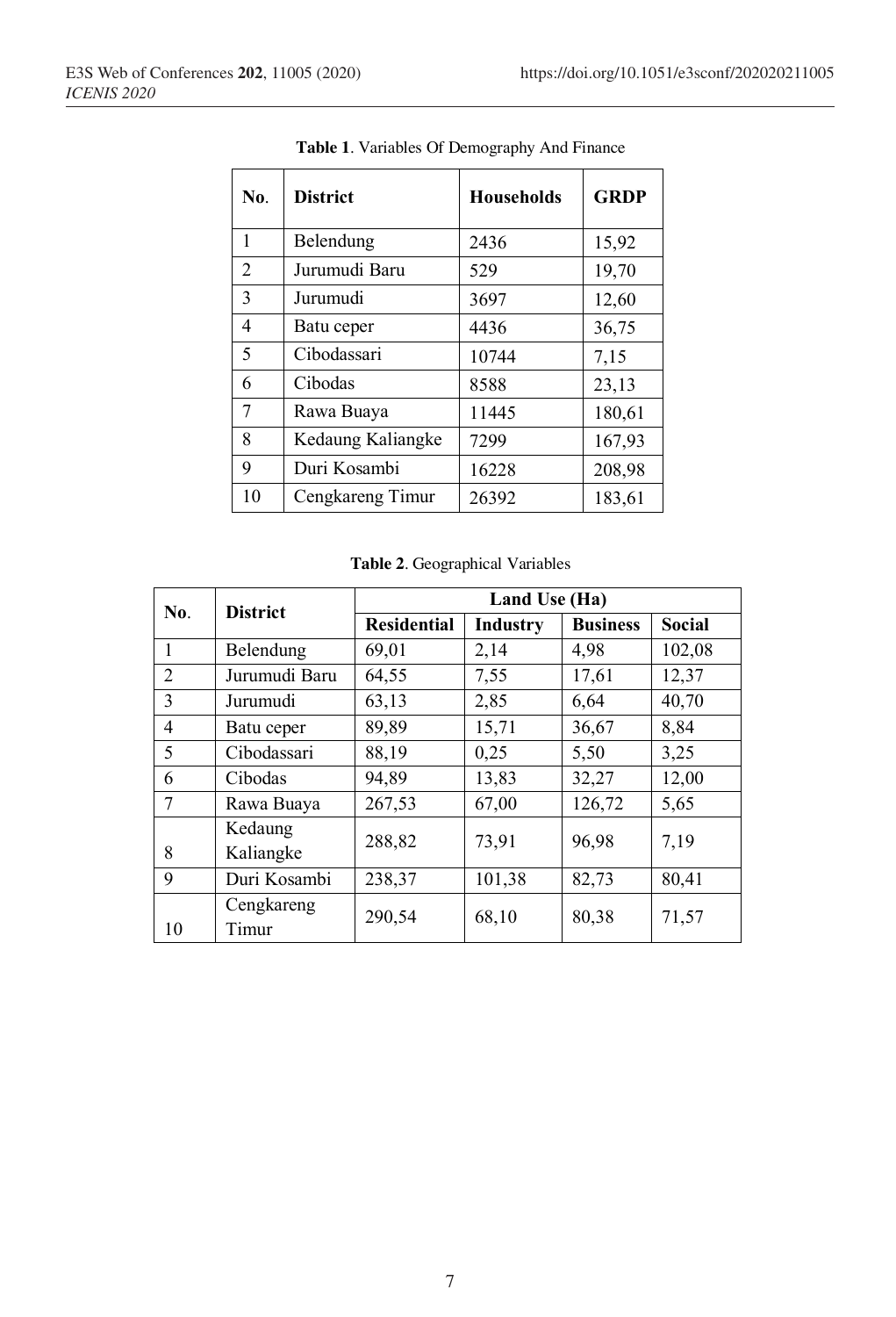| No. | <b>District</b>      | Load (kW)      |                 |                 |               |  |
|-----|----------------------|----------------|-----------------|-----------------|---------------|--|
|     |                      | <b>Housing</b> | <b>Industry</b> | <b>Business</b> | <b>Social</b> |  |
|     | Belendung            | 245,64         | 10,39           | 9,12            | 400,66        |  |
| 2   | Jurumudi<br>Baru     | 229,77         | 36,72           | 32,22           | 48,55         |  |
| 3   | Jurumudi             | 224,71         | 13,85           | 12,15           | 159,75        |  |
| 4   | Batu ceper           | 319,97         | 76,44           | 67,08           | 34,70         |  |
| 5   | Cibodassari          | 313,91         | 1,22            | 10,06           | 12,76         |  |
| 6   | Cibodas              | 337,76         | 67,28           | 59,03           | 47,10         |  |
| 7   | Rawa Buaya           | 4295,55        | 6588,11         | 9013,76         | 114,78        |  |
| 8   | Kedaung<br>Kaliangke | 4637,39        | 7267,58         | 6898,15         | 146,09        |  |
| 9   | Duri Kosambi         | 3827,37        | 9969,13         | 5884,64         | 1633,80       |  |
| 10  | Cengkareng<br>Timur  | 4664,90        | 6696,18         | 5717,95         | 1454,14       |  |

**Table 3**. Electricity Variables

## **4.2 Building Cluster**

Area taken as the object of research is area network including some parts of Tangerang, Bogor and West Jakarta. There are 114 districts taken as grids for clustering. According to data mining, two methods of clustering are hierarchical clustering and non-hierarchical clustering [6]. Hierarchical clustering is algorithm that group two or more similar objects into cluster. The process is repeatedly executed until clusters merged together producing tree-like diagram, which shows the hierarchical relationship between objects. Dendogram is usually the output to describe the hierarchical process [6].

Clustering is employed by grouping objects (districts) into clusters, in which every cluster consists of district with relatively homogenous characteristics. Objects grouping are implemented by clustering technique. Results of correlation matrix process between district variables are described below: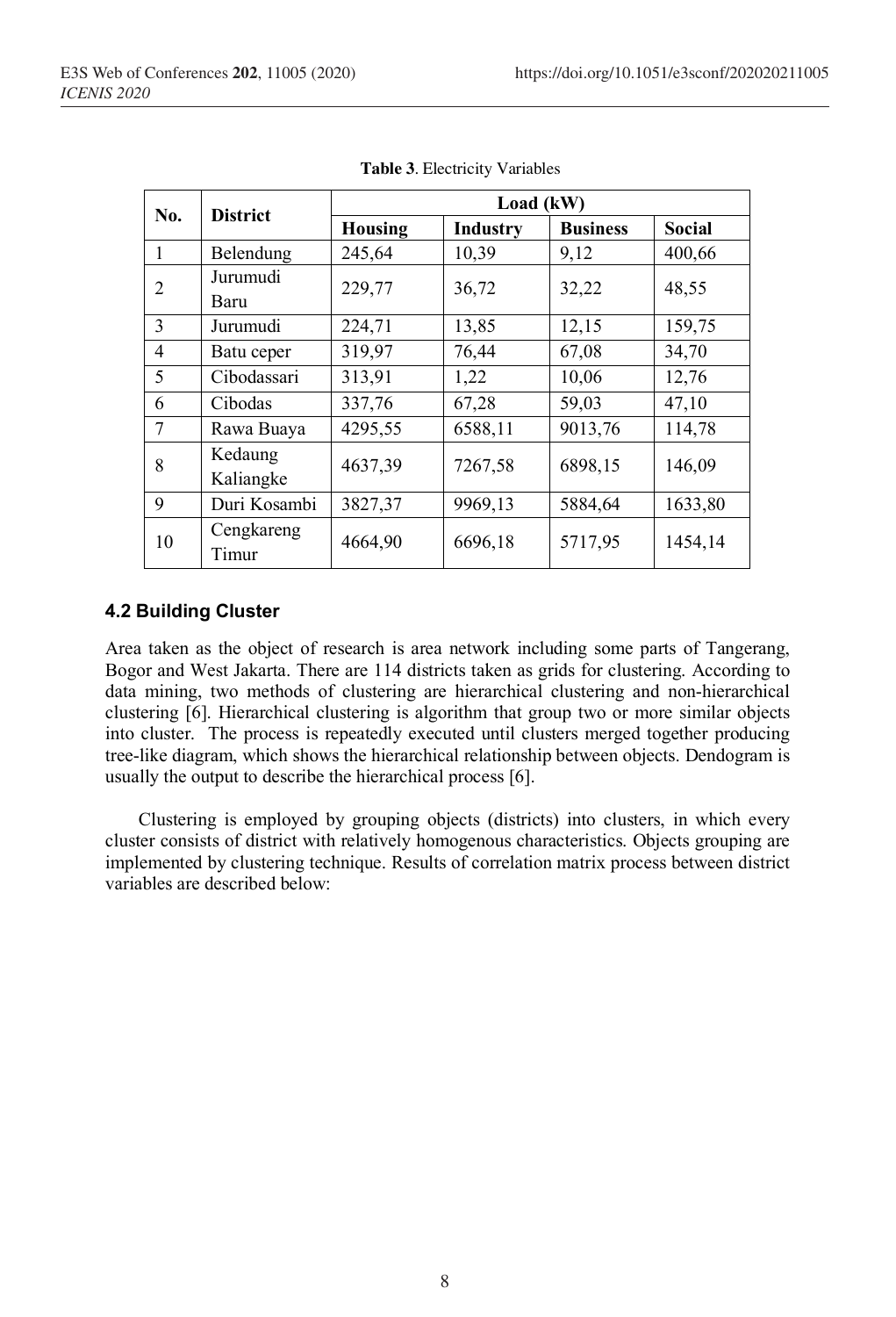| <b>Cluster Combined</b> |                  |                     | <b>Stage Cluster First Appears</b> |                  |  |
|-------------------------|------------------|---------------------|------------------------------------|------------------|--|
| <b>Cluster 1</b>        | <b>Cluster 2</b> | <b>Coefficients</b> | <b>Cluster 1</b>                   | <b>Cluster 2</b> |  |
| 34                      | 40               | 1090367.000         | 0                                  |                  |  |
| 72                      | 76               | 1533934.000         | 0                                  |                  |  |
| 30                      | 41               | 1709857.000         | 0                                  |                  |  |
| 45                      | 46               | 2755732.000         | 0                                  |                  |  |
| 34                      | 39               | 12083793.500        |                                    |                  |  |
| 24                      | 52               | 17070329.000        | 0                                  |                  |  |
| 30                      | 34               | 19409947.833        | 3                                  | 5                |  |
| 37                      | 38               | 20949377.000        | 0                                  |                  |  |
| 47                      | 51               | 22859369.000        | 0                                  |                  |  |
| 18                      | 22               | 25862474.000        |                                    |                  |  |

**Table 4**. Agglomeration Schedule



**Fig. 1**. Forming Cluster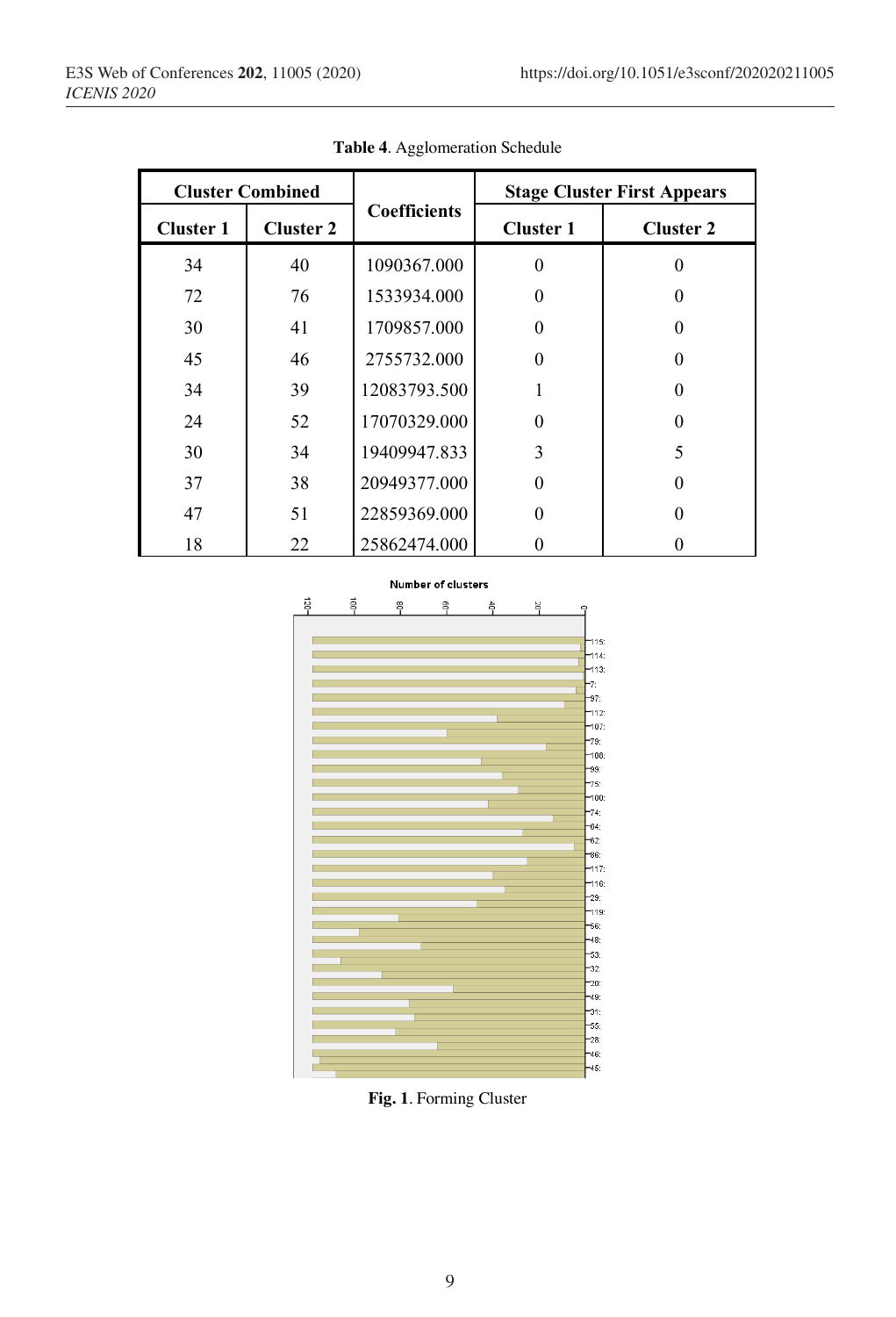From results of clustering, the total of 114 districts is grouped into 5 clusters, as seen below:

| <b>Cluster</b> |              |             |              |              |  |  |  |
|----------------|--------------|-------------|--------------|--------------|--|--|--|
| 1              | $\mathbf{2}$ | 3           | 4            | 5            |  |  |  |
| Belendung      | Jurumudi     | Cibodassari | Rawa Buaya   | Duri Kosambi |  |  |  |
| Jurumudi       | Batu ceper   | Cibodas     | Kedaung      | Cengkareng   |  |  |  |
| Baru           |              |             | Kaliangke    | Timur        |  |  |  |
| Caringin       | Jatiuwung    | Kroncong    | Kapuk        | Cengkareng   |  |  |  |
|                |              |             |              | <b>Barat</b> |  |  |  |
| <b>Babakan</b> | Pedurenan    | Karang      | Kamal Muara  | Kalideres    |  |  |  |
|                |              | Tengah      |              |              |  |  |  |
| Serpong        | Garendeng    | Gembor      | Kedoya Utara | Kamal        |  |  |  |
| Gunung         | Pabuaran     | Babakan     | Kembangan    |              |  |  |  |
| Sindur         | Tumpeng      |             | Utara        |              |  |  |  |
| Sukamulya      | Karang Sari  |             | Semanan      |              |  |  |  |
| Mekarsari      | Gebang       |             | Pegadungan   |              |  |  |  |
|                | Raya         |             |              |              |  |  |  |
| Cikunar        | Sukasari     |             | Tegal Alur   |              |  |  |  |
| Parung         |              |             |              |              |  |  |  |
| Panjang        | Kemuning     |             |              |              |  |  |  |

| Tabel 5. Results of Clustering |
|--------------------------------|
|                                |

When clustering is applied, every cluster has relatively homogenous characteristics for each district, as depicted below:

| <b>Variables</b>                                  | <b>Cluster 1</b> |         |       |              |  |
|---------------------------------------------------|------------------|---------|-------|--------------|--|
|                                                   | Min              | Max     | Mean  | <b>StDev</b> |  |
| Total of households(KK)                           | 5169             | 10744.0 | 7518  | 1941.0       |  |
| Size of housing (Ha)                              | 20.6             | 94.9    | 67.8  | 28.5         |  |
| Size of industry (Ha)                             | 0.25             | 52.0    | 26.79 | 24.3         |  |
| Size of Business (Ha)                             | 3.6              | 116.3   | 62.4  | 54.5         |  |
| Size of Social (Ha)                               | 3.25             | 60.2    | 15.76 | 22.1         |  |
| Gross regional domestic<br>product (x 10 billion) | 6.9              | 104.4   | 55    | 47.4         |  |
| Average load of household<br>(kW)                 | 22.5             | 104.0   | 74.3  | 31.2         |  |
| Average industrial load (kW)                      | 1.4              | 291.4   | 150.2 | 136.1        |  |
| Average business load (kW)                        | 6.1              | 195.6   | 105   | 91.7         |  |
| Average social load (kW)                          | 2.9              | 53.7    | 14.08 | 19.7         |  |
| Load Density (kW/Ha)                              | 1.14             | 2.7     | 1.807 | 0.6          |  |

**Tabel 6.** Homogenous Cluster Characteristic District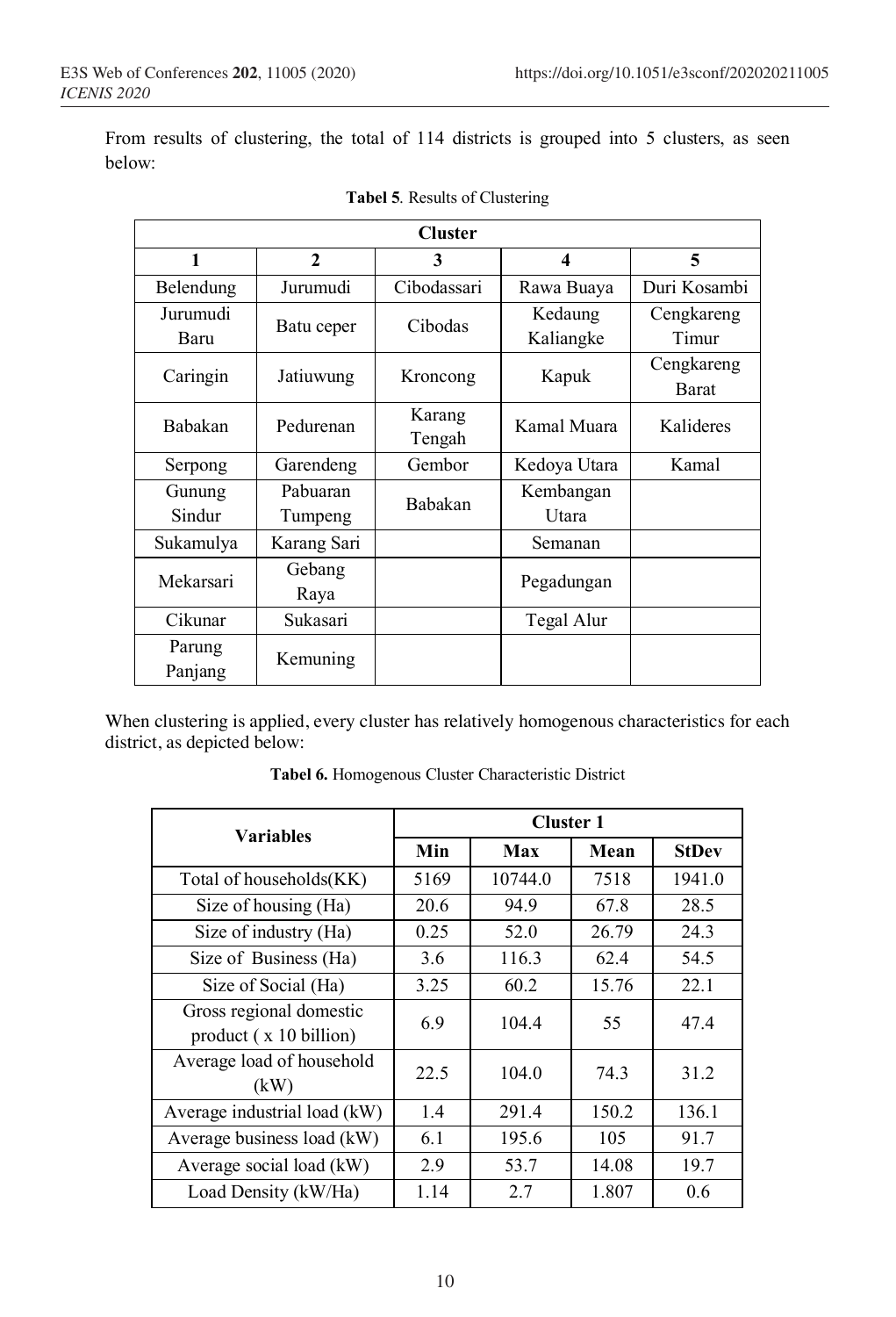Hierarchical clustering is able to find the similar data into one hierarchy and dissimilar data into another group. To explain the distinctions of characteristics' illustration of respective cluster at each dimension, we use discriminant analysis. Procedure started after cluster is determined.

## **4.3 Calculation Of Load Growth Of Each District**

Based on the results, trend of each variable (except for land use using RT/RW) is used to forecast load density. Further process is to calculate total power of districts by summing total energy per sector (housing, business, industry and social).

|     |                      | Load growth |              |       |                         |       |
|-----|----------------------|-------------|--------------|-------|-------------------------|-------|
|     |                      | 1           | $\mathbf{2}$ | 3     | $\overline{\mathbf{4}}$ | 5     |
| No. | Grid                 | Peak        | Peak         | Peak  | Peak                    | Peak  |
|     |                      | Load        | Load         | Load  | Load                    | Load  |
|     |                      | (MVA)       | (MVA)        | (MVA) | (MVA)                   | (MVA) |
| 1   | Belendung            | 1,23        | 1,34         | 1,46  | 1,60                    | 1,76  |
| 2   | Jurumudi<br>Baru     | 0,71        | 0,77         | 0,84  | 0,92                    | 1,01  |
| 3   | Jurumudi             | 0,51        | 0,56         | 0.61  | 0,68                    | 0,76  |
| 4   | Batu ceper           | 0,68        | 0,74         | 0,82  | 0,91                    | 1,01  |
| 5   | Cibodassari          | 0,45        | 0,49         | 0,54  | 0,59                    | 0,66  |
| 6   | Cibodas              | 0,70        | 0,77         | 0,84  | 0,93                    | 1,03  |
| 7   | Rawa Buaya           | 41,08       | 44,94        | 49,19 | 53,90                   | 59,13 |
| 8   | Kedaung<br>Kaliangke | 41,08       | 44,94        | 49,19 | 53,90                   | 59,13 |
| 9   | Duri<br>Kosambi      | 43,42       | 47,43        | 52,04 | 57,33                   | 63,40 |
| 10  | Cengkareng<br>Timur  | 44,08       | 48,16        | 52,83 | 58,20                   | 64,38 |

**Table 7.** Results Of Load Forecats Year 1 - 5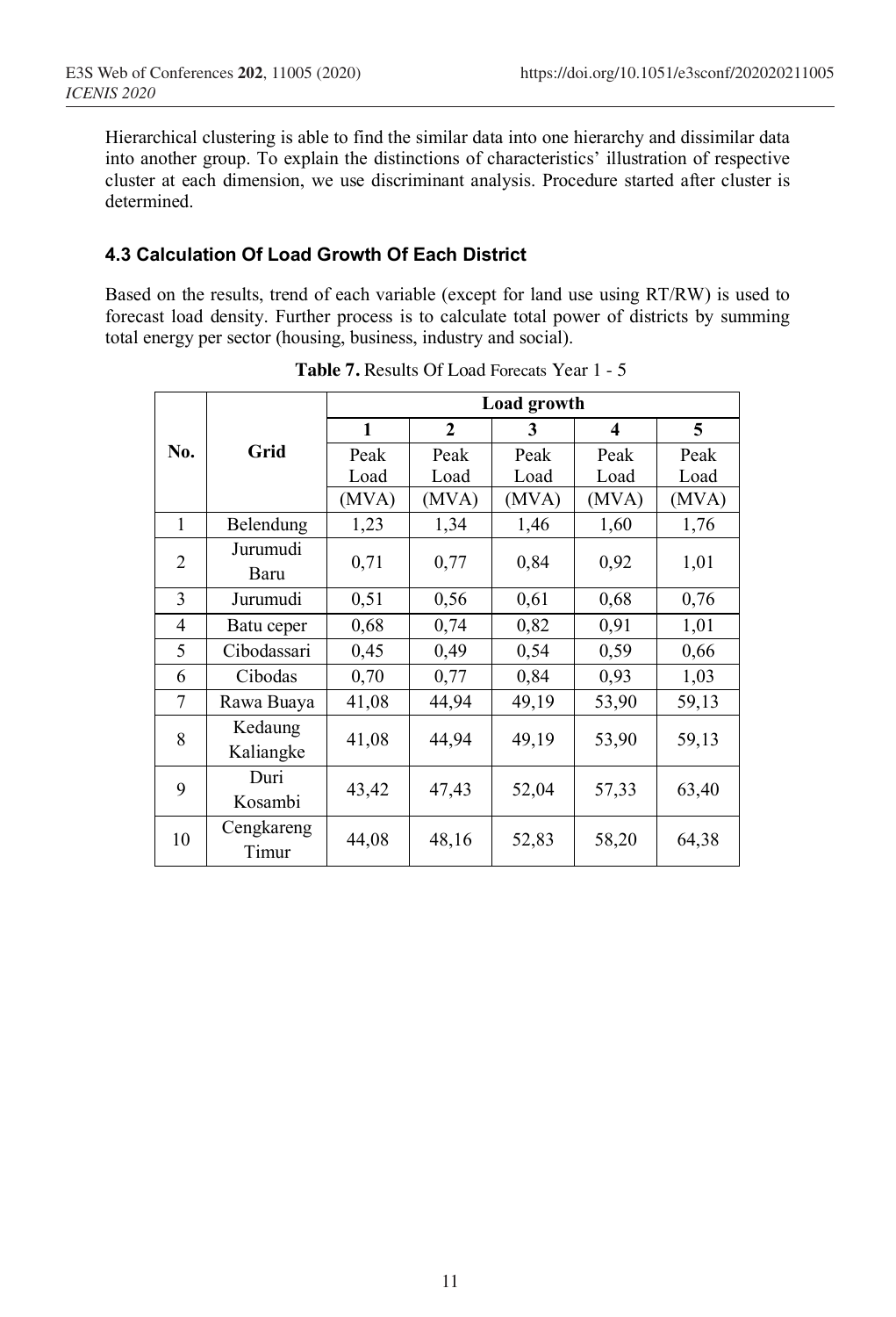|              |                      | Load growth |       |       |       |       |  |
|--------------|----------------------|-------------|-------|-------|-------|-------|--|
|              |                      | 6           | 7     | 8     | 9     | 10    |  |
| No.          | Grid                 | Peak        | Peak  | Peak  | Peak  | Peak  |  |
|              |                      | Load        | Load  | Load  | Load  | Load  |  |
|              |                      | (MVA)       | (MVA) | (MVA) | (MVA) | (MVA) |  |
| $\mathbf{1}$ | Belendung            | 1,23        | 1,34  | 1,46  | 1,60  | 1,76  |  |
| 2            | Jurumudi<br>Baru     | 0,71        | 0,77  | 0,84  | 0,92  | 1,01  |  |
| 3            | Jurumudi             | 0,51        | 0,56  | 0,61  | 0,68  | 0,76  |  |
| 4            | Batu ceper           | 0,68        | 0,74  | 0,82  | 0,91  | 1,01  |  |
| 5            | Cibodassari          | 0,45        | 0,49  | 0,54  | 0,59  | 0,66  |  |
| 6            | Cibodas              | 0,70        | 0,77  | 0,84  | 0,93  | 1,03  |  |
| 7            | Rawa<br>Buaya        | 41,08       | 44,94 | 49,19 | 53,90 | 59,13 |  |
| 8            | Kedaung<br>Kaliangke | 41,08       | 44,94 | 49,19 | 53,90 | 59,13 |  |
| 9            | Duri<br>Kosambi      | 43,42       | 47,43 | 52,04 | 57,33 | 63,40 |  |
| 10           | Cengkareng<br>Timur  | 44,08       | 48,16 | 52,83 | 58,20 | 64,38 |  |

**Table 8.** Results Of Load Forecast Year 6 – 10

After load growth at every grid is obtained, we can estimate load centers (distribution station) at each grid along with its geographical structure. Accumulation from load growth of each grid is spatial load growth (macro). Finally, results of micro-spatial are converted as the data for distribution system master plan.

From the load forecast at each area in the next ten years, we can calculate the total of energy and total of connected load for the whole area we put into account. The results are displayed in the table below:

| Year | <b>Peak Load</b> | <b>Energy</b><br><b>Sales</b> | <b>Connected</b><br>Load |
|------|------------------|-------------------------------|--------------------------|
|      | (MVA)            | (GWh)                         | (MVA)                    |
| 1    | 1137,32          | 5579,23                       | 2419,83                  |
| 2    | 1198,43          | 5879,04                       | 2549,86                  |
| 3    | 1265,86          | 6209,79                       | 2693,32                  |
| 4    | 1340,30          | 6574,97                       | 2851,70                  |
| 5    | 1422,55          | 6978,44                       | 3026,69                  |
| 6    | 1513,55          | 7424,87                       | 3220,32                  |
| 7    | 1614,16          | 7918,43                       | 3434,39                  |
| 8    | 1725,56          | 8464,89                       | 3671,40                  |
| 9    | 1848,97          | 9070,31                       | 3933,98                  |
| 10   | 1985,80          | 9741,54                       | 4225,11                  |

**Table 9**. Energy And Demand Forecast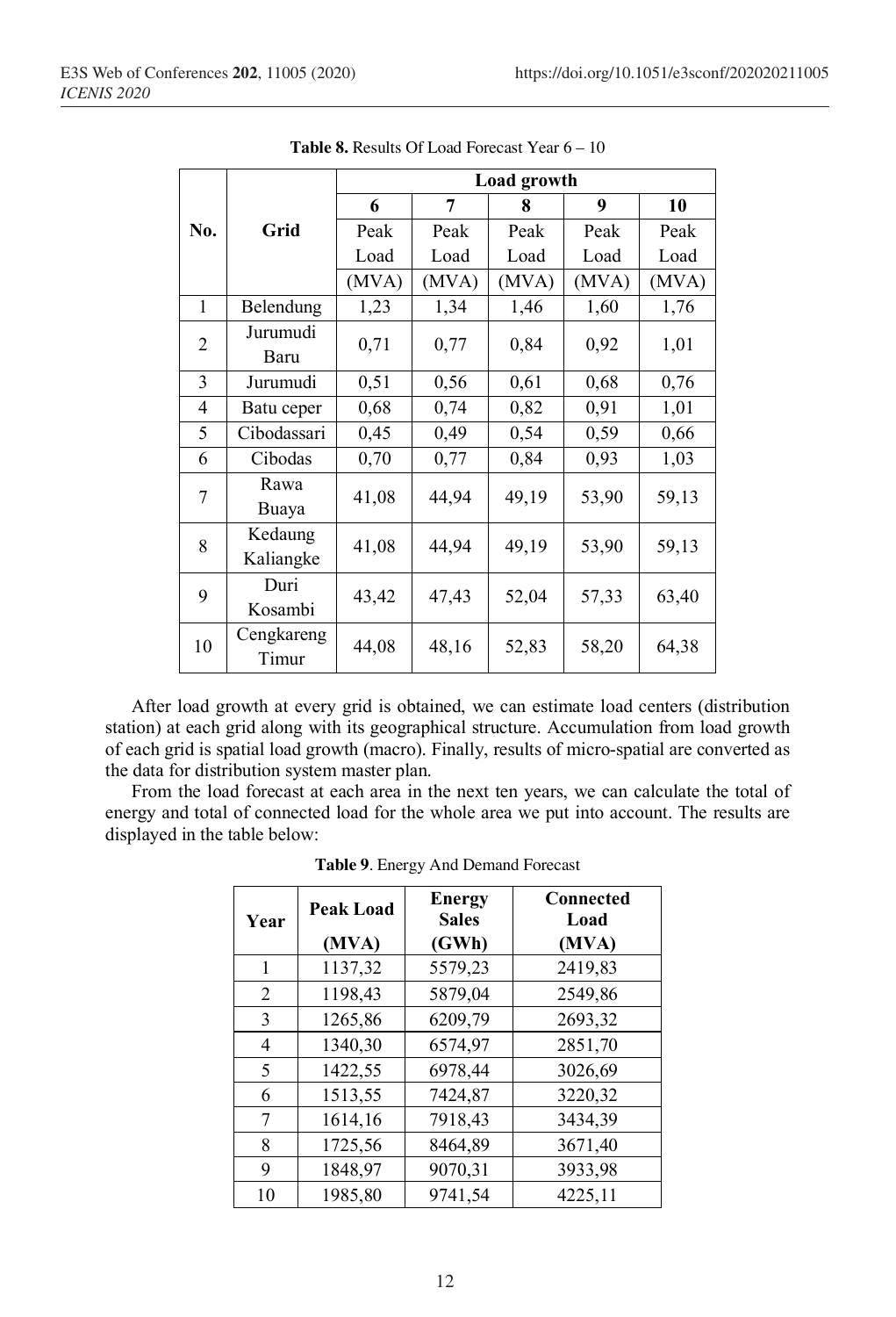Results of energy growth are elaborated from load per sector, which demands in industrial sector is higher, followed by business sector of 562.2 MVA and housing sector. Meanwhile, social sector has the lowest energy demands.

We can see that average percentage of industrial growth is more dynamic compared to other sector loads. System growth increases with linear raise with the average of 6.39 %. Average growth in other sectors; housing 7.05 %, industry 6.63 %, business 6.0 %, and social 6.93 %. On the final note, it shows that the average growth of each sector is almost similar, that is around 6 %.

# **5 Conclusion**

Micro-spatial load forecasting is able to identify and classify area into smaller group of homogenous characteristics from each district by clustering technique. Using clustering, 114 districts are reduced into 5 clusters. Results of forecasting is an elaboration of macrospatial load forecasting which provides solution such as information of load size, time and location with higher accuracy level. For this reason, this method is appropriate for basic planning of electricity network distribution development.

The accuracy level of this method will be better if the extrapolated area is smaller and the data validity provided is accurate. As the basis of load variables are load density, this method can accommodate immediate load changes based on allocation of spatial based on sector service.

Due to its easy programming system, this technique is feasible to be perfected by enhancing its ability in patter recognition through fuzzy application or other intelligent systems.

# **Reference**

- [1] JP Carvallo, PH Larsen, AH Sanstad, CA Goldman, "Load Forecasting in Electric Utility Integrated Resource Planning," osti.gov 6, (2017)
- [2] X. Sun, Z. Ouyang and D. Yue, "Short-Term Load Forecasting Based on Multivariate Linear Regression," IEEE Conference on Energy Internet and Energy System Integration (EI2), Beijing (2017)
- [3] Shahzadeh, Abbas & Khosravi, Abbas & Nahavandi, Saeid, "Improving load forecast accuracy by clustering consumers using smart meter data". **1-7**. 10.1109/IJCNN. 7280393. (2015)
- [4] Laurinec, Peter & Lucka, Maria. "New clustering-based forecasting method for disaggregated end-consumer electricity load using smart grid data". **210-215**. 10.1109/INFORMATICS.8327248. (2017)
- [5] Krzysztof Gajowniczek, Tomasz Ząbkowski, "Simulation Study on Clustering Approaches For Short-Term Electricity Forecasting", Complexity, Complex Optimization and Simulation in Power System, Volume **2018**
- [6] Raza, Muhammad Qamar & Nadarajah, Mithulananthan & Li, Jiaming & Lee, Kwang, "Multivariate Ensemble Forecast Framework for Demand Prediction of Anomalous Days". IEEE Transactions on Sustainable Energy, p. **6**, (2018)
- [7] Jianwei Mi, Libin Fan, Xuechao Duan , and Yuanying Qiu, "Short-Term Power Load Forecasting Method Based on", Hindawi, Mathematical Problems in Engineering, Volume **2018** Improved Exponential Smoothing Grey Model (2017)